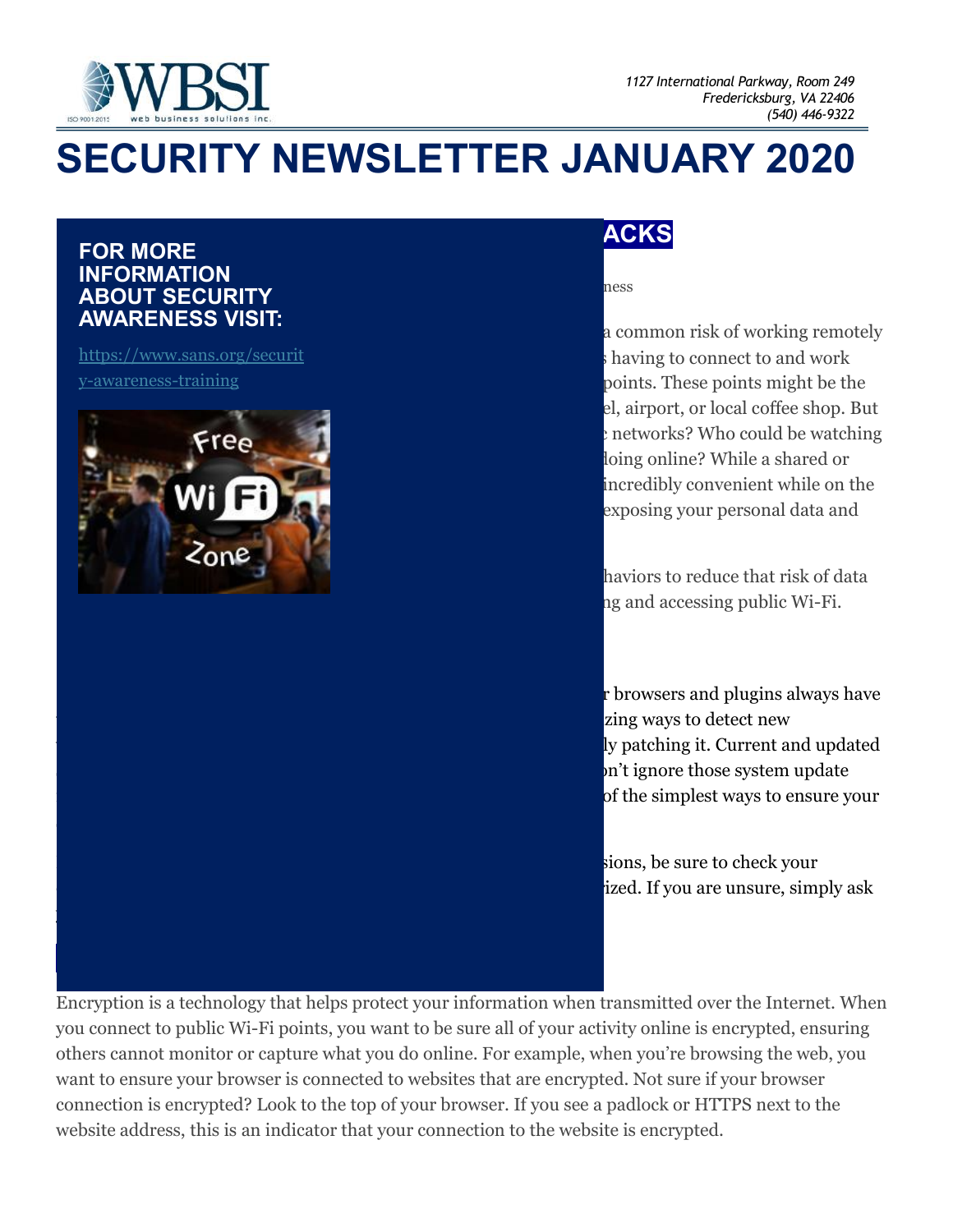

One of the simplest and most effective ways to encrypt all of your online activity is to use a Virtual Private Network (VPN). The technology behind a VPN creates a private, encrypted tunnel for your online activity, therefore making it much more difficult for anyone to watch or monitor your online activities. A VPN can also help hide your location, which makes it much more difficult for the websites you're visiting to determine your precise location.

#### **Tethering**

Wi-Fi tethering, also known as a mobile hotspot, refers to the action of connecting one device, such as a smartphone or a tablet, to another, such as a laptop, so that you may share the internet connection between devices when a Wi-Fi connection is unavailable. When in doubt about the security of a public Wi-Fi network, it is good practice to tether your network connection off of your smartphone instead of using the public Wi-Fi.

While this may not always be possible, especially when traveling internationally, it is one of the most secure methods to connect to Wi-Fi while traveling.

### **Yourself**

Ultimately **you** are the best defense. If something about the Wi-Fi connection seems odd or suspicious, simply don't connect. Find another Wi-Fi network you feel more comfortable with or tether from your mobile device. In addition, many of today's online attacks are not targeting your technology but attempting to trick or fool you. If you receive an email, message, or phone call that seems odd or suspicious especially highly urgent ones, it may be an attack. Always be on alert.

Try to remember: Engage people with actionable behaviors that they can truly exhibit. A wonderful model to help you

understand the science behind behavior change is the [BJ Fogg Behavior Model.](https://behaviormodel.org/) This model indicates



that three elements must touch at the same moment for a specific behavior to occur: Motivation, Ability, and a Prompt. When a behavior does not occur, it is the belief that at least one of those three elements is missing. Are you motivated to change behavior? Do you have the ability to change your behavior? Are you prompted to change your behavior?